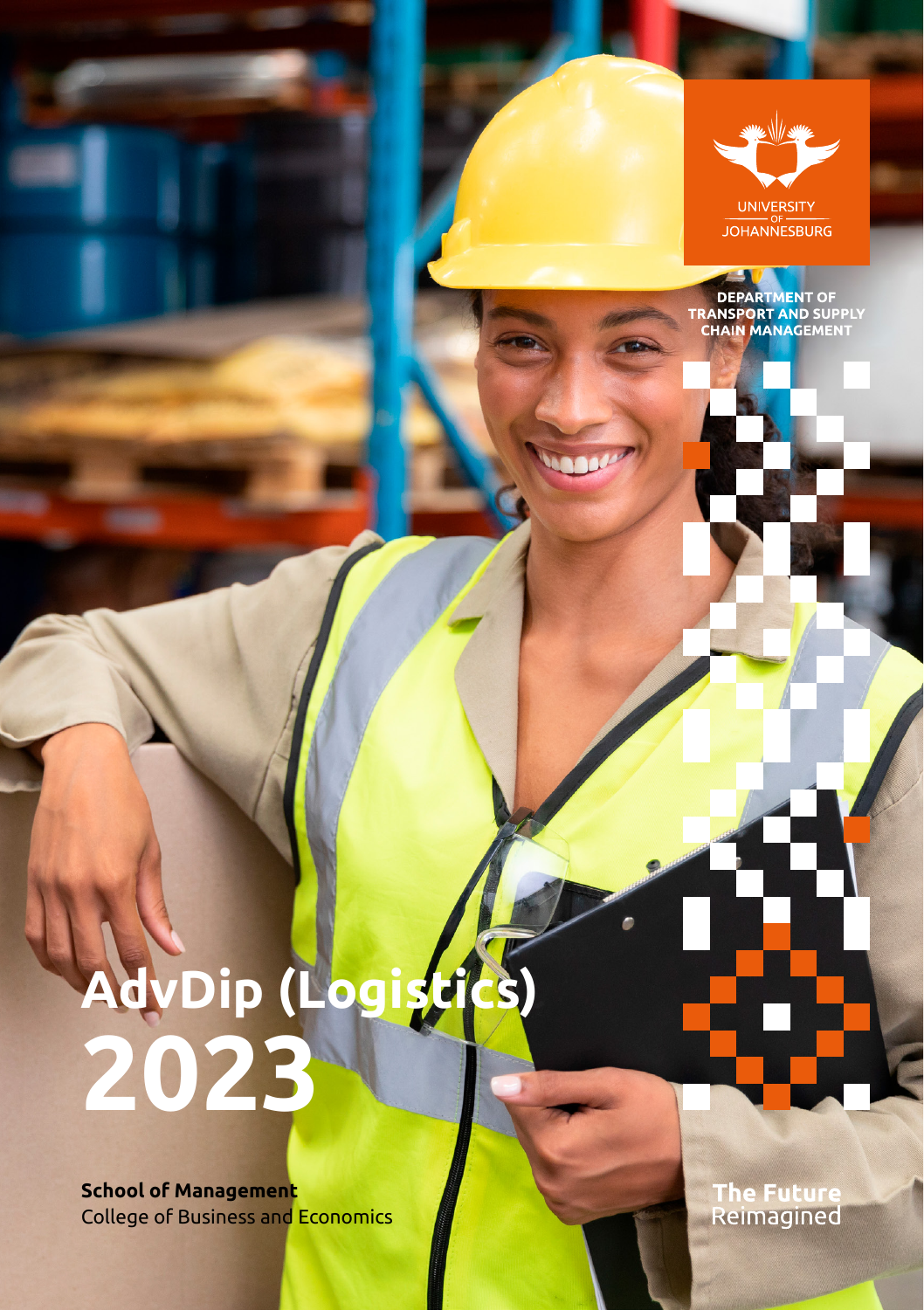

# **ADVANCED DIPLOMA IN LOGISTICS**

## **PROGRAMME CO-ORDINATION**

#### **PROGRAMME MANAGER**

**Mr H van den Berg** • 011 559 1363 • K Green 13 • [hugov@uj.ac.za](mailto:hugov@uj.ac.za)  Auckland Park Bunting Road Campus

#### **ADMINISTRATION**

**Mr S Ndhlovu** • 011 559 1620 • K Green 1 • [sndhlovu@uj.ac.za](mailto:sndhlovu@uj.ac.za) Auckland Park Bunting Road Campus

#### **PROGRAMME COORDINATOR**

**Mrs S Vorster** • 011 559 1179 • K Green 8 • [soniav@uj.ac.za](mailto:soniav@uj.ac.za) Auckland Park Bunting Road Campus

#### **COLLEGE OFFICER**

**Mr O Thebe** • 011 559 1364 • A Red 4 • [oupat@uj.ac.za](mailto:oupat@uj.ac.za) Auckland Park Bunting Road Campus

Department of Transport and Supply Chain Management (TSCM) School of Management (SoM) College of Business and Economics (CBE) University of Johannesburg (UJ) Auckland Park Bunting Road Campus (APB) PO Box 524, Auckland Park 2006

#### **<www.uj.ac.za/transport>**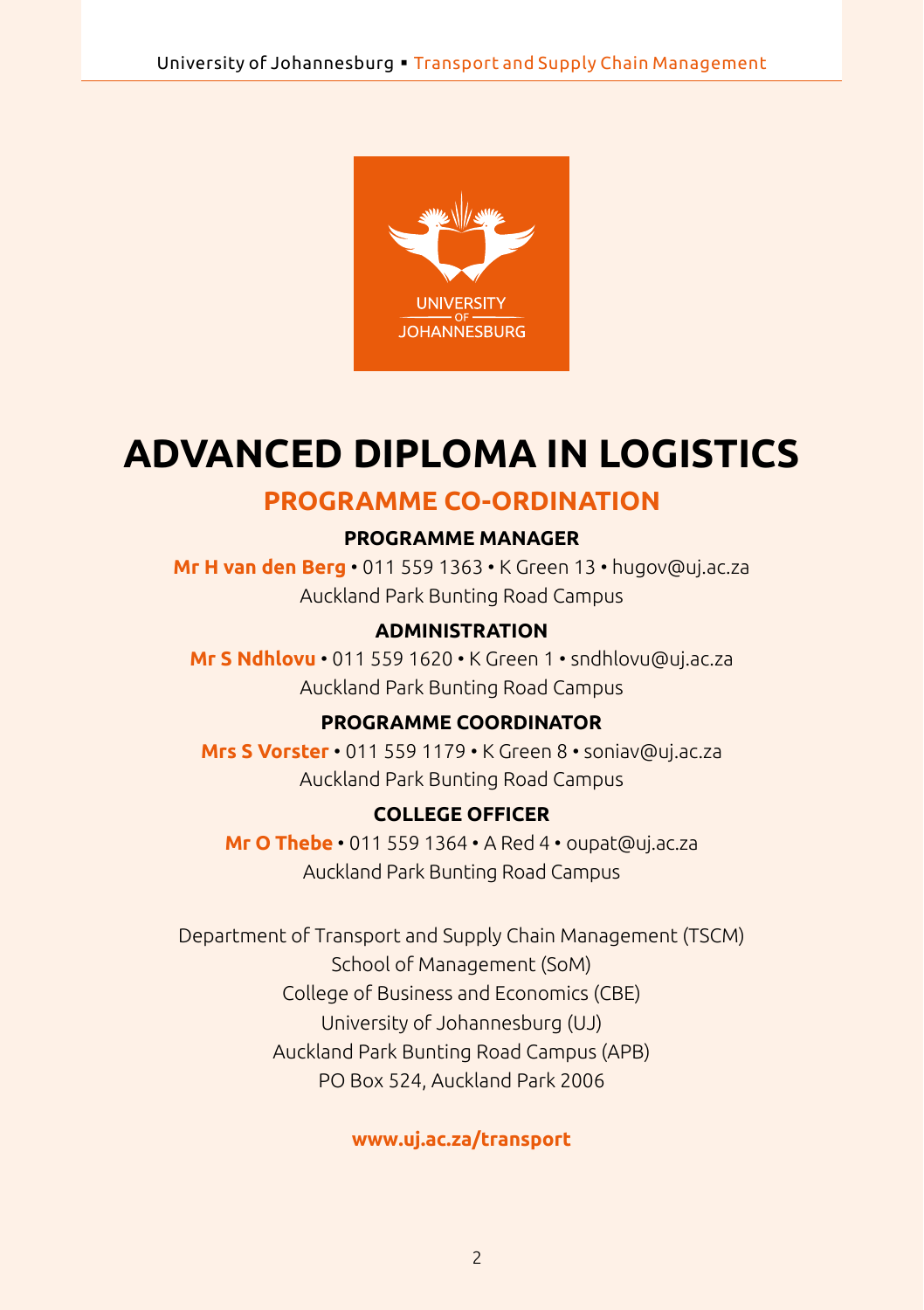# **Applications will be accepted until the end of September each year. Please visit www.uj.ac.za**

# **1. QUALIFICATION INFORMATION**

The University of Johannesburg (UJ) offers the **Advanced Diploma in Logistics** on NQF Level 7. The programme is offered both full time and part time on the Auckland Park Bunting Road Campus (APB) and classes are conducted during the evenings.

# **2. PURPOSE**

The purpose of the Advanced Diploma in Logistics is to provide both theoretical knowledge and practical skills in the field of Logistics Management to prospective students who are currently middle managers, or aspire towards middle management, so that they can apply the principles of Logistics Management in their working environment.

# **3. DURATION OF QUALIFICATION**

One year full time and two years part time.

# **4. CONTACT SESSIONS (Only in Johannesburg)**

- Classes are offered at the Auckland Park Bunting Road Campus, Cottesloe, Johannesburg.
- Classes are offered during the evening on Tuesdays and Thursdays every second week.
- Students will receive a complete class schedule upon registration.
- Class attendance is compulsory.
- The contact sessions information may be changed due to circumstances beyond our control.

# **5. ADMISSION REQUIREMENTS**

The entry requirements for the Advanced Diploma in Logistics are a relevant three-year NQF Level 6 qualification with both Logistics and Purchasing as major modules. A minimum of 60% as an average for the combined third-year modules, with a minimum final average mark of 65% in each of the majors, Logistics and Purchasing, is required.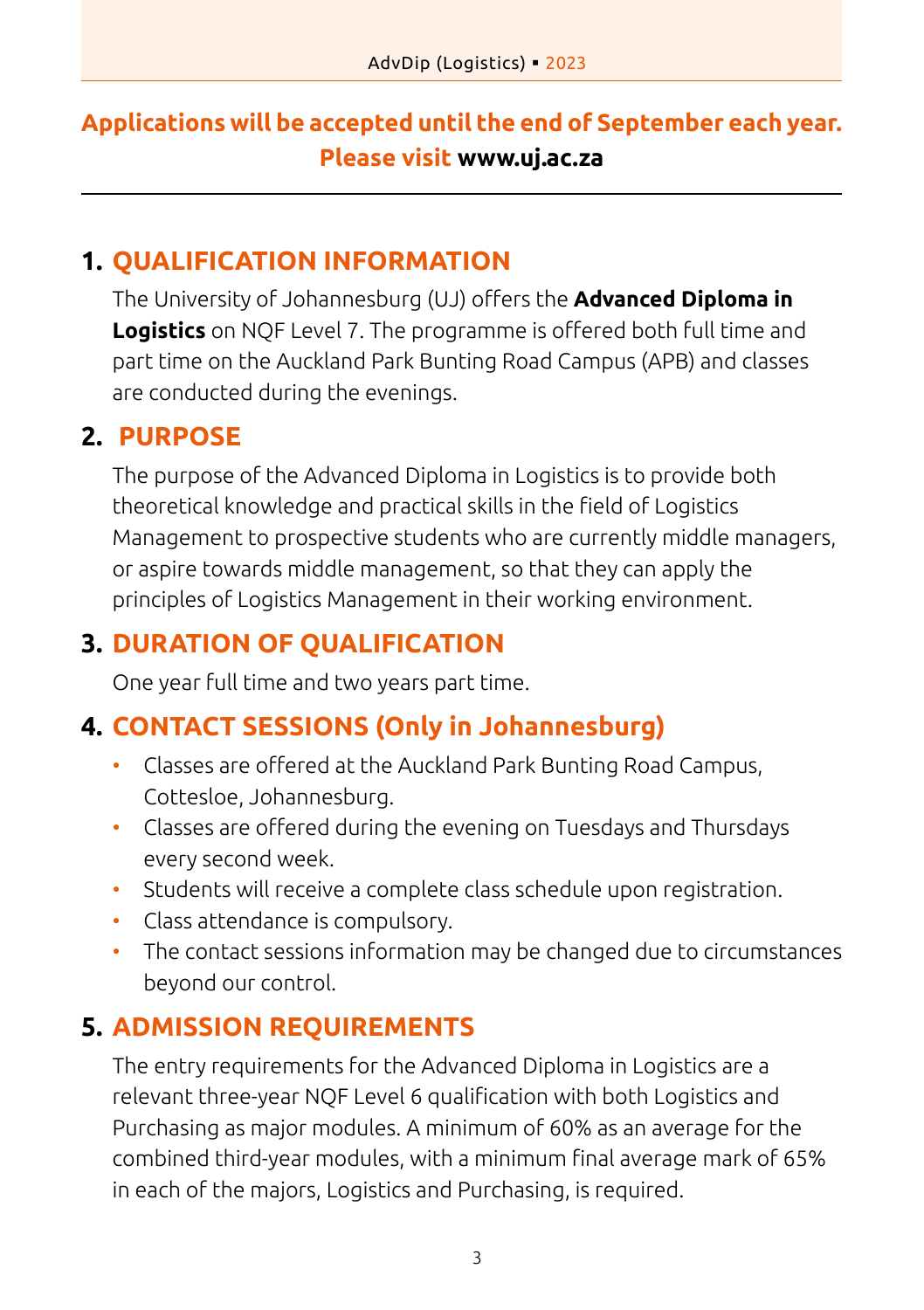Alternatively, an applicant must have completed the UJ Bridging Programme into the Advanced Diploma in Logistics with a minimum final average mark of 65% in each of the modules.

All applications will be subject to a selection process and available space. The outcome of the selection process may require that:

- an applicant complete the UJ Bridging Programme into the Advanced Diploma in Logistics before admission to the Advanced Diploma in Logistics qualification can be considered,
- an applicant complete the enrichment programme: Principles of Funding.

# **6. LEARNING PATH**

Students who obtain an average of 65% or more in the Advanced Diploma in Logistics programme may apply to be accepted for the BCom Honours in Logistics programme. Acceptance to this programme is subject to a selection processes.

# **7. ASSESSMENTS**

Various assessments take place during the course of the qualification. These can take the form of assignments, tests, presentations, case studies, exams and others. A minimum semester mark of 40% is required to gain entrance to the examination. Semester mark (50% of final mark). One theoretical examination (50% of final mark).

# **8. CURRICULUM**

# **Advanced Diploma in Logistics** (A1LOGQ)

Registered students will be supplied with detailed learning guides. Textbooks can be obtained from all major suppliers and suppliers on campus.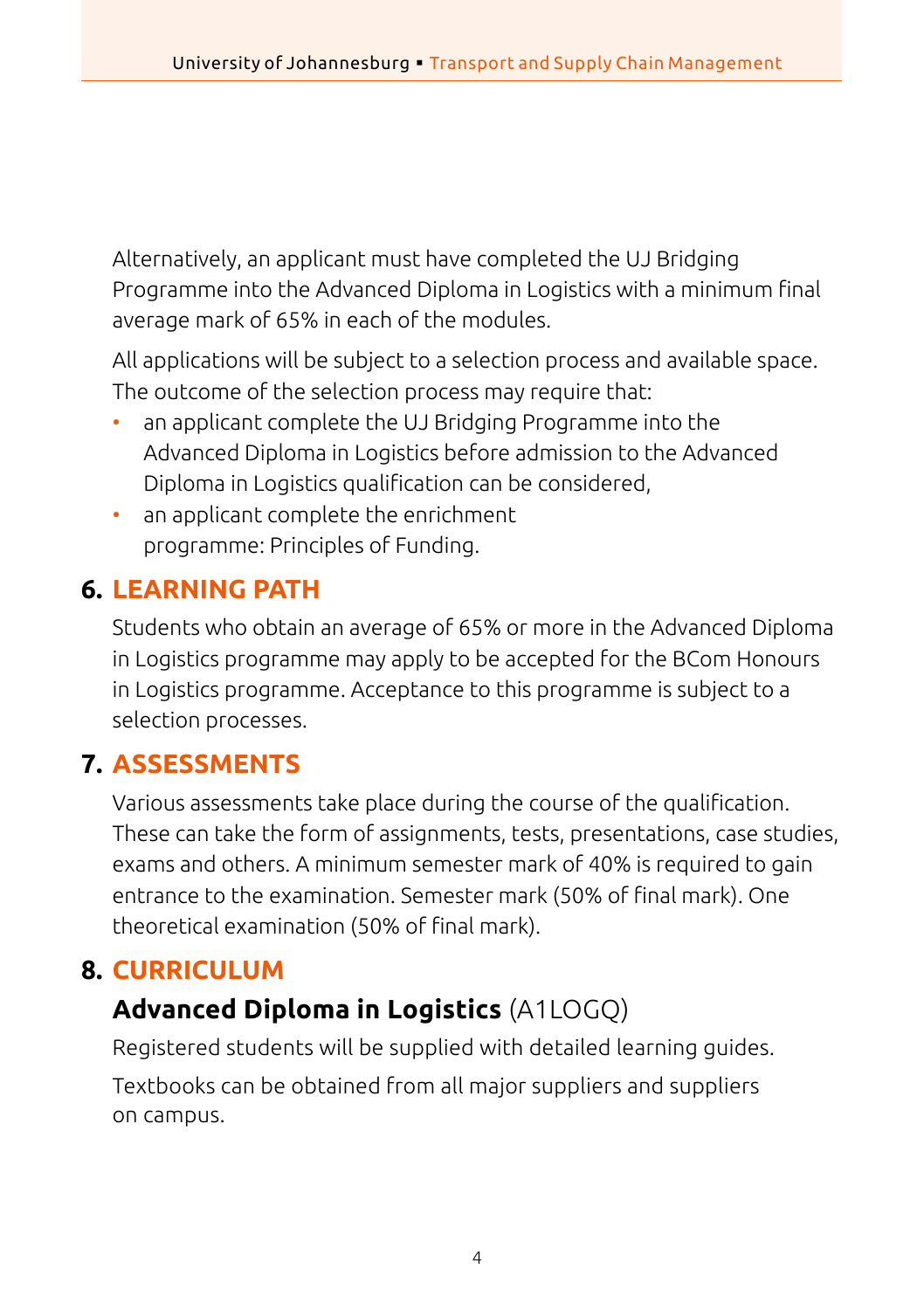AdvDip (Logistics) · 2023

| <b>FULL-TIME CURRICULUM</b>                                  |                       |                                  |                                                                      |                       |                                  |  |
|--------------------------------------------------------------|-----------------------|----------------------------------|----------------------------------------------------------------------|-----------------------|----------------------------------|--|
| <b>FIRST YEAR - FULL-TIME</b>                                |                       |                                  |                                                                      |                       |                                  |  |
| <b>SEMESTER MODULES</b>                                      |                       |                                  |                                                                      |                       |                                  |  |
| <b>FIRST SEMESTER</b>                                        |                       |                                  | <b>SECOND SEMESTER</b>                                               |                       |                                  |  |
| <b>MODULE NAME</b>                                           | <b>MODULE</b><br>CODE | <b>NEW NOF</b><br><b>CREDITS</b> | MODULE NAME                                                          | <b>MODULE</b><br>CODE | <b>NEW NOF</b><br><b>CREDITS</b> |  |
| <b>Logistics</b><br><b>Processes and</b><br><b>Practices</b> | LPP01A1               | 16                               | <b>Applied Logistics</b><br><b>Processes and</b><br><b>Practices</b> | ALP01B1               | 16                               |  |
| Research<br>Methodology:<br><b>Logistics</b>                 | RML01A1               | 16                               | Logistics<br><b>Research Project</b>                                 | LRP01B1               | 16                               |  |
| Procurement                                                  | <b>PRO01A1</b>        | 16                               | Global<br><b>Supply Chain</b><br><b>Management</b>                   | GSC01B1               | 16                               |  |
| Project<br>Management                                        | PRM01A1               | 16                               | <b>Ouantitative</b><br><b>Techniques</b>                             | OAN01B1               | 16                               |  |
| <b>8 Semester Modules</b>                                    |                       | <b>128 Credits</b>               |                                                                      |                       |                                  |  |

## **PART-TIME CURRICULUM**

#### **FIRST YEAR – PART-TIME**

#### **SEMESTER MODULES**

|                                                              | <b>FIRST SEMESTER</b>        |                                  |                                          | <b>SECOND SEMESTER</b> |                                  |
|--------------------------------------------------------------|------------------------------|----------------------------------|------------------------------------------|------------------------|----------------------------------|
| <b>MODULE NAME</b>                                           | <b>MODULE</b><br><b>CODE</b> | <b>NEW NOF</b><br><b>CREDITS</b> | <b>MODULE NAME</b>                       | <b>MODULE</b><br>CODE  | <b>NEW NOF</b><br><b>CREDITS</b> |
| <b>Logistics</b><br><b>Processes and</b><br><b>Practices</b> | LPP01A1                      | 16                               | <b>Quantitative</b><br><b>Techniques</b> | QAN01B1                | 16                               |
| Research<br>Methodology:<br><b>Logistics</b>                 | RML01A1                      | 16                               | <b>Logistics Research</b><br>Project     | LRP01B1                | 16                               |
|                                                              | <b>4 Semester Modules</b>    |                                  |                                          | 64 Credits             |                                  |

#### **SECOND YEAR – PART-TIME**

#### **SEMESTER MODULES**

|                       | <b>FIRST SEMESTER</b>        |                                  |                                                                      | <b>SECOND SEMESTER</b>       |                                  |
|-----------------------|------------------------------|----------------------------------|----------------------------------------------------------------------|------------------------------|----------------------------------|
| <b>MODULE NAME</b>    | <b>MODULE</b><br><b>CODE</b> | <b>NEW NOF</b><br><b>CREDITS</b> | <b>MODULE NAME</b>                                                   | <b>MODULE</b><br><b>CODE</b> | <b>NEW NOF</b><br><b>CREDITS</b> |
| Procurement           | PRO01A1                      | 16                               | <b>Applied Logistics</b><br><b>Processes and</b><br><b>Practices</b> | ALP01B1                      | 16                               |
| Project<br>Management | PRM01A1                      | 16                               | Global<br><b>Supply Chain</b><br>Management                          | GSC01B1                      | 16                               |
|                       | <b>4 Semester Modules</b>    |                                  |                                                                      | 64 Credits                   |                                  |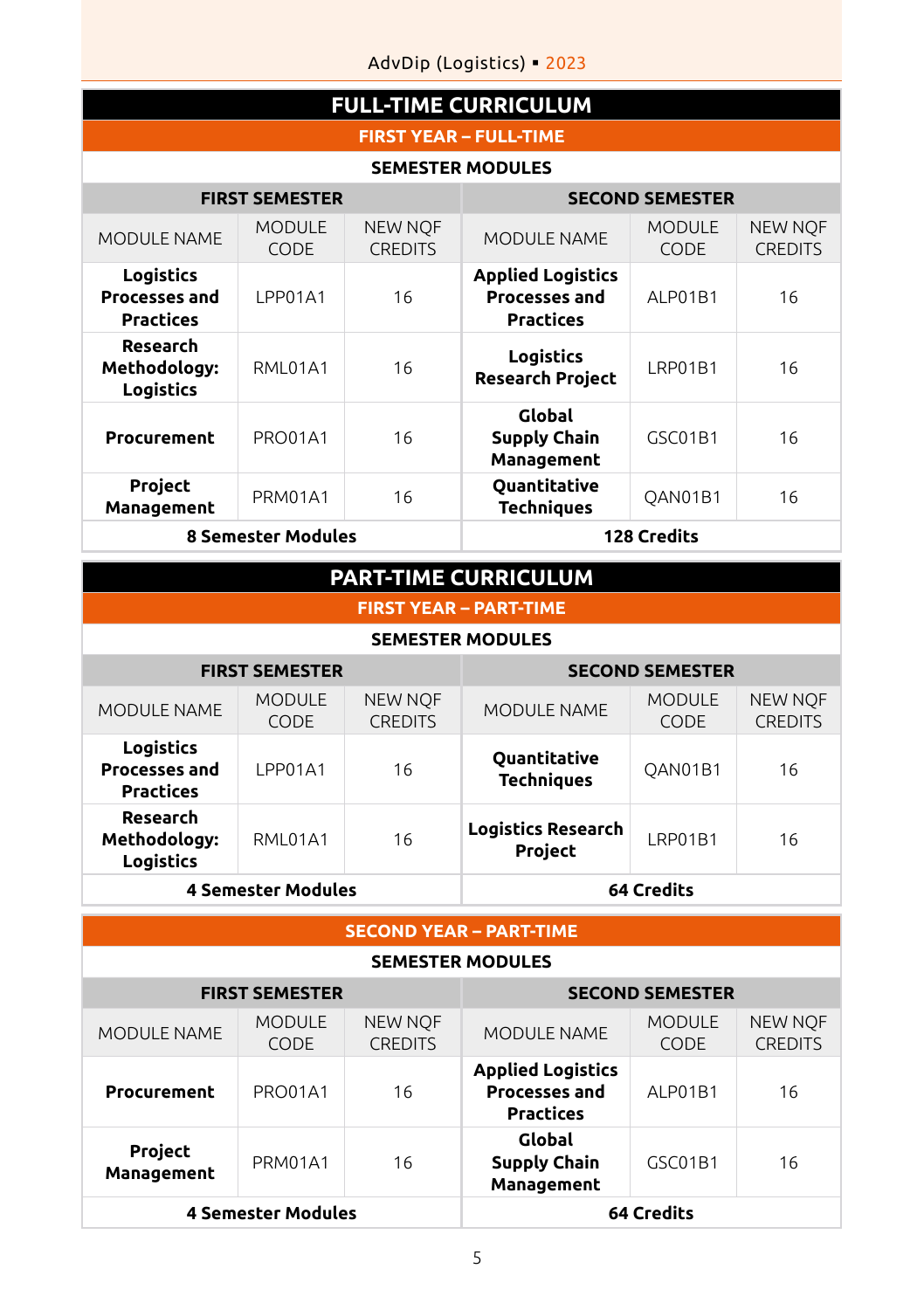# **9. CONTENT FOR ADVANCE DIPLOMA LOGISTICS**

## **Applied Logistics Processes and Practices**

*Students should be able to:*

Take appropriate decisions to the benefit of the Logistics company/ organisation. Apply theoretical knowledge in order to run an effective logistics business.

## **Global Supply Chain Management**

*Students should be able to:*

Explain the emergence of global supply chains and the globalisation of supply chains by many multinationals.

Reflect on Imports and Exports and the specific documentation, people and business environment of the Import/Export Industry.

Analyse global supply and distribution strategies critically.

Reflect on the appropriate Incoterms for specific business setting/ business context.

Describe critically why firms use globalised supply chains and how this impact the modern supply chain complexities, cultures, values, language, communication and e-communication, etc.

## **Logistics Processes and Practices**

*Students should be able to:*

Analyse theoretical and practical options and implement decisions in operational and tactical logistics management.

Implement decisions at the tactical and operational level in the logistics environment of a company/organisation and reflect on the decisions made.

## **Logistics Research Project**

*Students should be able to:*

Apply critical thinking skills.

Apply foundational research skills to address a research question.

Demonstrate planning, time and change management skills.

Undertake research independently.

Communicate research results clearly, comprehensively and persuasively.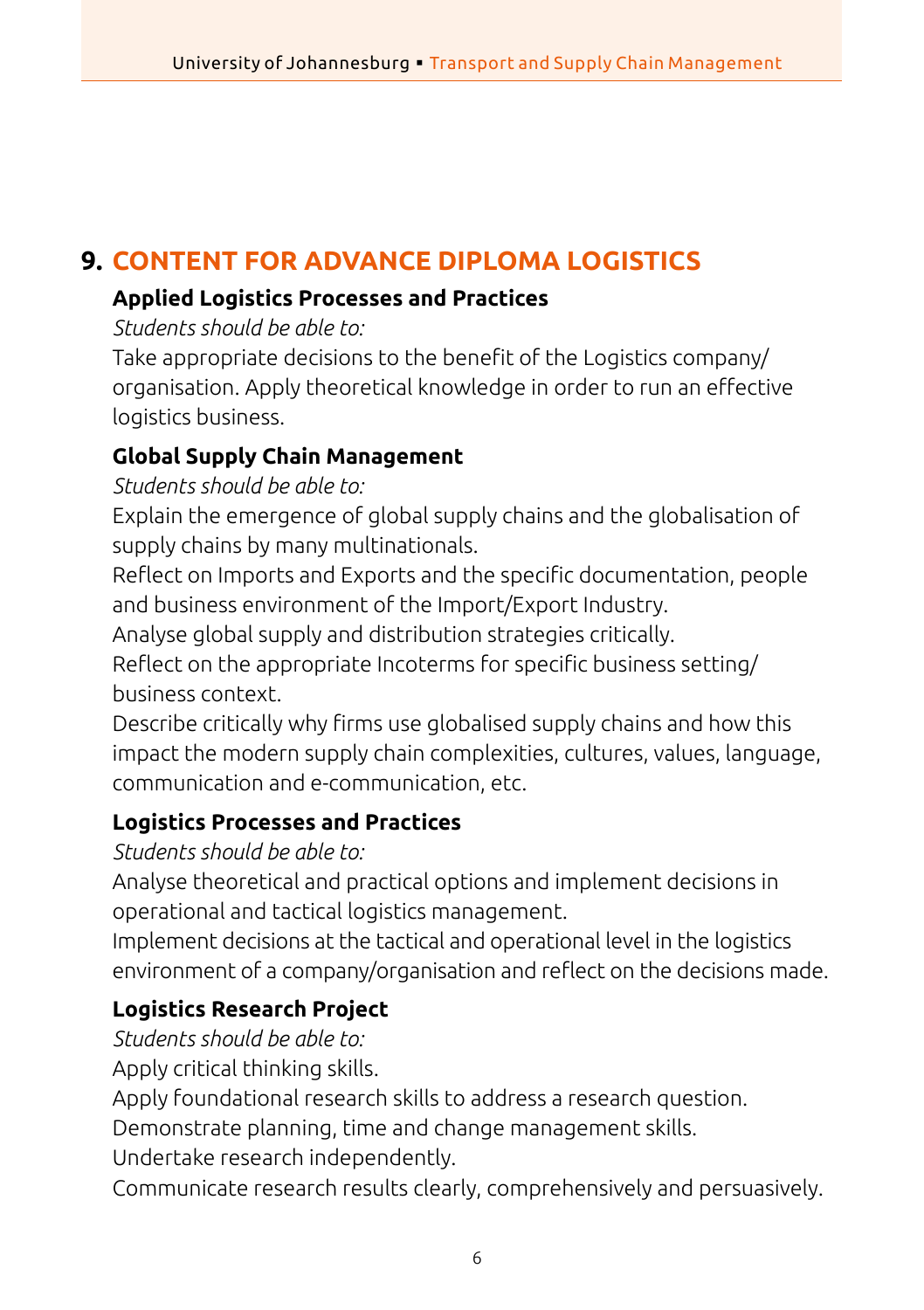## **Procurement**

*Students should be able to:*

Explain the role of purchasing in the supply chain.

Apply the principles of inventory and the quantity factor concerning inventory holding.

Reflect on the importance and the role of information systems and technology in the supply chain.

## **Project Management**

### *Students should be able to:*

Reflect on all aspects that necessitate the development of a specific project. Plan and develop the design of a project that addresses an identified need. Implement and control a project.

Terminate a project for hand-over.

## **Quantitative Techniques**

## *Students should be able to:*

Display data analysed in simple, clear formats that can be used in company/organisational reports.

Solve problems (within the logistics domain) using appropriate calculations.

## **Research Methodology: Logistics**

*Students should be able to:*

Reflect on the key concepts, processes and principles required in the implementation of a research project in the logistics environment.

# **10. APPLICATION/REGISTRATION**

Complete the University of Johannesburg application form (on the departments website at [https://www.uj.ac.za/faculties/cbe/Transport](https://www.uj.ac.za/faculties/cbe/Transport-and-Supply-Chain-Management/Pages/Undergraduate-Programmes.aspx)[and-Supply-Chain-Management/Pages/Undergraduate-Programmes.aspx](https://www.uj.ac.za/faculties/cbe/Transport-and-Supply-Chain-Management/Pages/Undergraduate-Programmes.aspx)). Closing date for application:

30 September 2022 to study in the following year (2023).

• Attach certified copies of your highest academic qualifications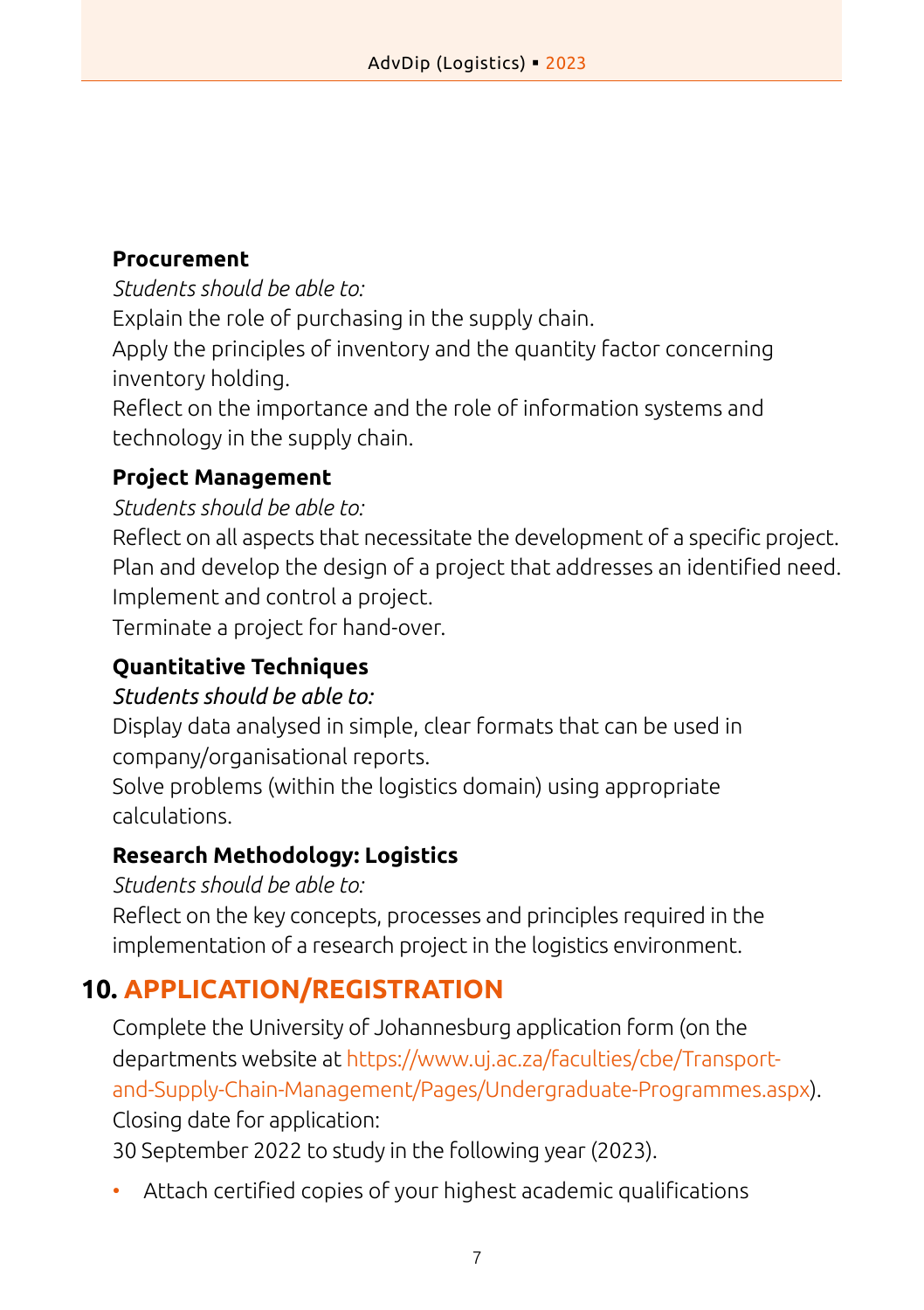and first page of your identification document to the application form. Remember to sign the application form on the last page.

- Students will be notified of their acceptance.
- Registration period for the AdvDip (Logistics): January 2023.
- Please contact student finances with regard to any fee queries.

**NB**: The University reserves the right to amend enrolment requirements, timetables, dates, fees and programme contents as and when the need arises, without prior notice.

## CBE.65 **LIST OF MODULE CODES, MODULE NAME AND PREREQUISITES FOR ADVANCED DIPLOMAS OFFERED IN THE DEPARTMENT OF TRANSPORT AND SUPPLY CHAIN MANAGEMENT**

| <b>MODULE CODE</b> | <b>MODULE NAME</b>                               | <b>PREREQUISITE</b> |
|--------------------|--------------------------------------------------|---------------------|
| ALP01B1            | <b>Applied Logistics Processes and Practices</b> |                     |
| ATP01B1            | <b>Applied Transport Processes and Practices</b> |                     |
| GSC01B1            | <b>Global Supply Chain Management</b>            |                     |
| LPP01A1            | <b>Logistics Processes and Practices</b>         |                     |
| LRP01B1            | <b>Logistics Research Project</b>                | RML01A1             |
| PRO01A1            | Procurement                                      |                     |
| PRM01A1            | <b>Project Management</b>                        |                     |
| OAN01B1            | <b>Quantitative Techniques</b>                   |                     |
| RML01A1            | <b>Research Methodology: Logistics</b>           |                     |
| RMT01A1            | <b>Research Methodology: Transport</b>           |                     |
| TOC01A1            | <b>Transport Operations and Costing</b>          |                     |
| TPM01B1            | <b>Transport Planning and Management</b>         |                     |
| <b>TPL01B1</b>     | <b>Transport Policy and Legislation</b>          |                     |
| TRP01B1            | <b>Transport Research Project</b>                | RMT01A1             |